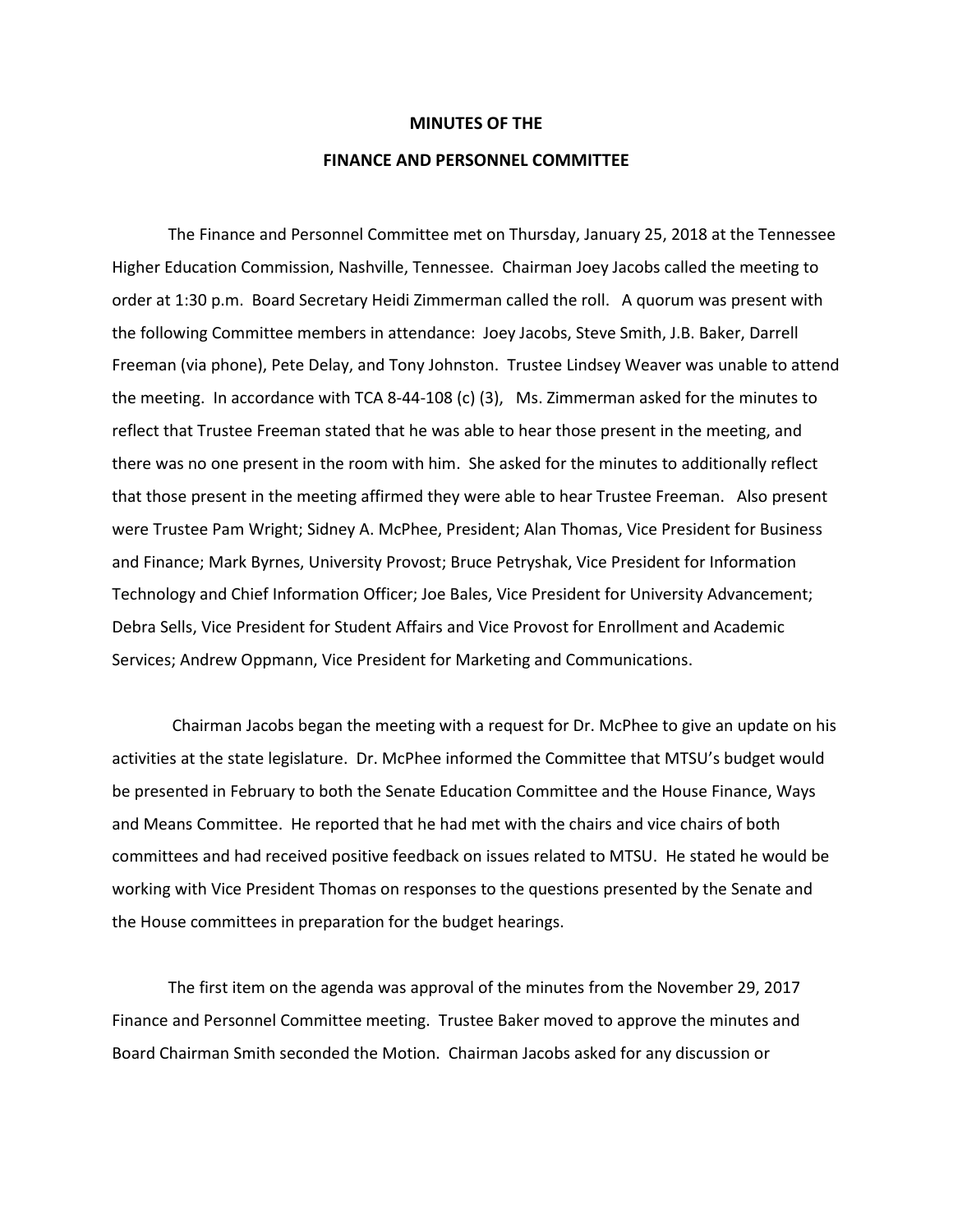corrections. Hearing none, a roll call vote was taken and the Motion to approve the minutes from the November 29, 2017 Finance and Personnel Committee meeting carried.

The second item on the agenda was a recommendation for approval of the new Athletics Master Plan. Chairman Jacobs asked Mr. Thomas to begin the discussion. Mr. Thomas explained to the Committee that submitting the plan for Board approval is the first step in the process. Upon Board approval, the plan will then be submitted to the Tennessee Higher Education Commission for inclusion as an amendment to the University's Campus Master Plan, and then later to the State Building Commission for approval. Mr. Thomas noted that the materials contained some of the same information presented at the last Academic Committee meeting and Board meeting*.* Board Chairman Smith moved to approve the recommendation and Trustee DeLay seconded the Motion. Chairman Jacobs asked Athletic Director, Chris Massaro, for his comments. Mr. Massaro explained that Murphy Center and Floyd Stadium are the main revenue producers for Athletics, and they have not received any real esthetic improvements in 25 years. He noted that now is the time to look at the study and move the plans for improvement forward. Trustee Baker asked for a timeline for the public announcement of the Athletics Master Plan. Dr. McPhee explained that the University is currently doing preliminary work to identify funding commitments for the project before it is presented to the public. A roll call vote was taken and the Motion to approve submission of the new Athletics Master Plan carried.

The third item on the agenda concerned a recommendation for approval of the implementation of the Compensation Strategy originally presented at the November 29, 2017 Committee meeting. Ms. Musselman discussed information regarding issues the University has been dealing with in terms of salary compression, staff turnover, and funding for employee raises. Ms. Musselman informed the Committee that the Faculty Senate had adopted a resolution recommending that cost-of-living adjustments and salary equity be resolved on an annual basis before a merit pay plan is considered or implemented. Ms. Musselman explained to the Committee that under the proposed plan, it would cost the University \$12.1 million to bring salaries up to the 2014-15 market. Last year the state only funded \$3 million for salary increases, but it cost the University \$4.5 million to implement a 3% across the board raise. She noted that the University is working with data that is already two years old. If implementation of the current compensation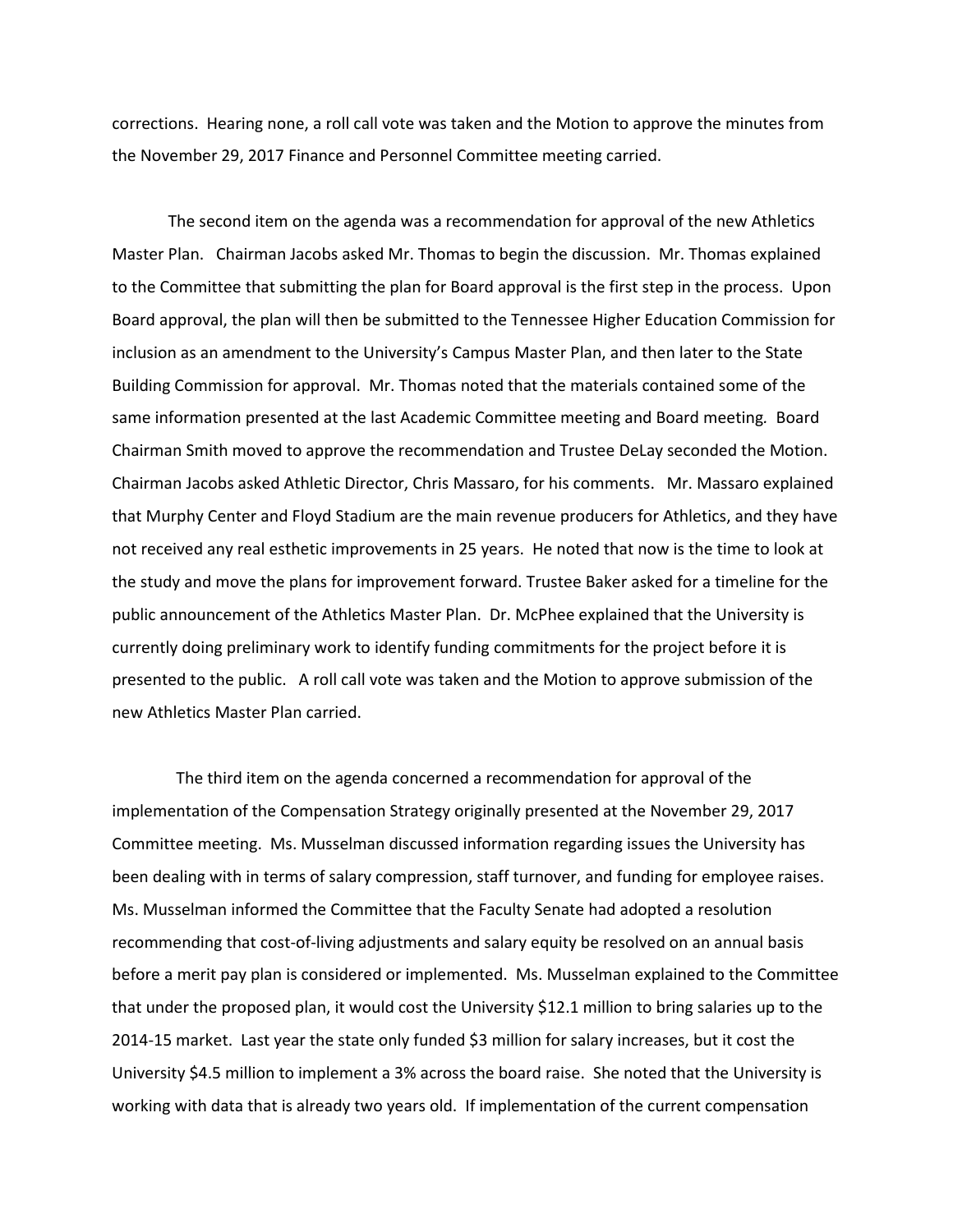plan began in July 2018 and was completed in July 2020, the University would still be six years behind the market in salaries. Trustee Johnston noted that because of high faculty turnover, the majority of faculty members are required to spend significant time participating in faculty searches throughout the year, which takes time away from their primary function of teaching. Chairman Jacobs asked what was required of the Committee today. Mr. Thomas responded that the recommendation was for approval to continue with implementation of the current compensation plan. Chairman Jacobs stated that he was in agreement with addressing the current salary gap issue and revisiting the merit discussion later on. He indicated that the Committee members had received a letter from the faculty senate requesting a postponement of the merit pay plan until the salary equity issues are resolved. Trustee Johnston moved to approve the recommendation and Trustee Delay seconded the Motion. Dr. McPhee asked to respond to the issue of cutting the budget by 2% and reinvesting those dollars into salaries. He noted that 69% of the budget is already allocated to salary and benefits. He hoped the Board would consider very carefully the impact that such a move could have on the University, and the possibility of an outcome opposite of what they hoped to achieve. Trustee Delay asked if the University hiring practices are as effective as they should be in relation to the amount of time faculty spend participating in searches. Trustee Johnston responded that in his opinion the process is very effective. He asserted that it would be counterproductive to eliminate any part of the process to save time. Chairman Jacobs asked if there was any more discussion. Ms. Zimmerman asked if the Motion could be restated. Trustee Johnston restated his prior motion by stating that faculty and administrative staff salaries be brought to market level before the implementation of a merit pay plan. Trustee Delay again seconded the Motion. A roll call vote was taken and the Motion carried.

The fourth item on the agenda was an informational item presented by Mr. Thomas concerning the University's Composite Financial Index (CFI). He explained that the index includes four commonly used financial ratios used to gauge the financial health of the University against the market and other universities. He noted that graphs for the University's CFI and each of the four ratios have been provided in the meeting materials for Committee review.

The final item on the agenda was an update from Chairman Jacobs on the findings for exploring the option of obtaining outside legal counsel. Chairman Jacobs thanked Ms. Zimmerman